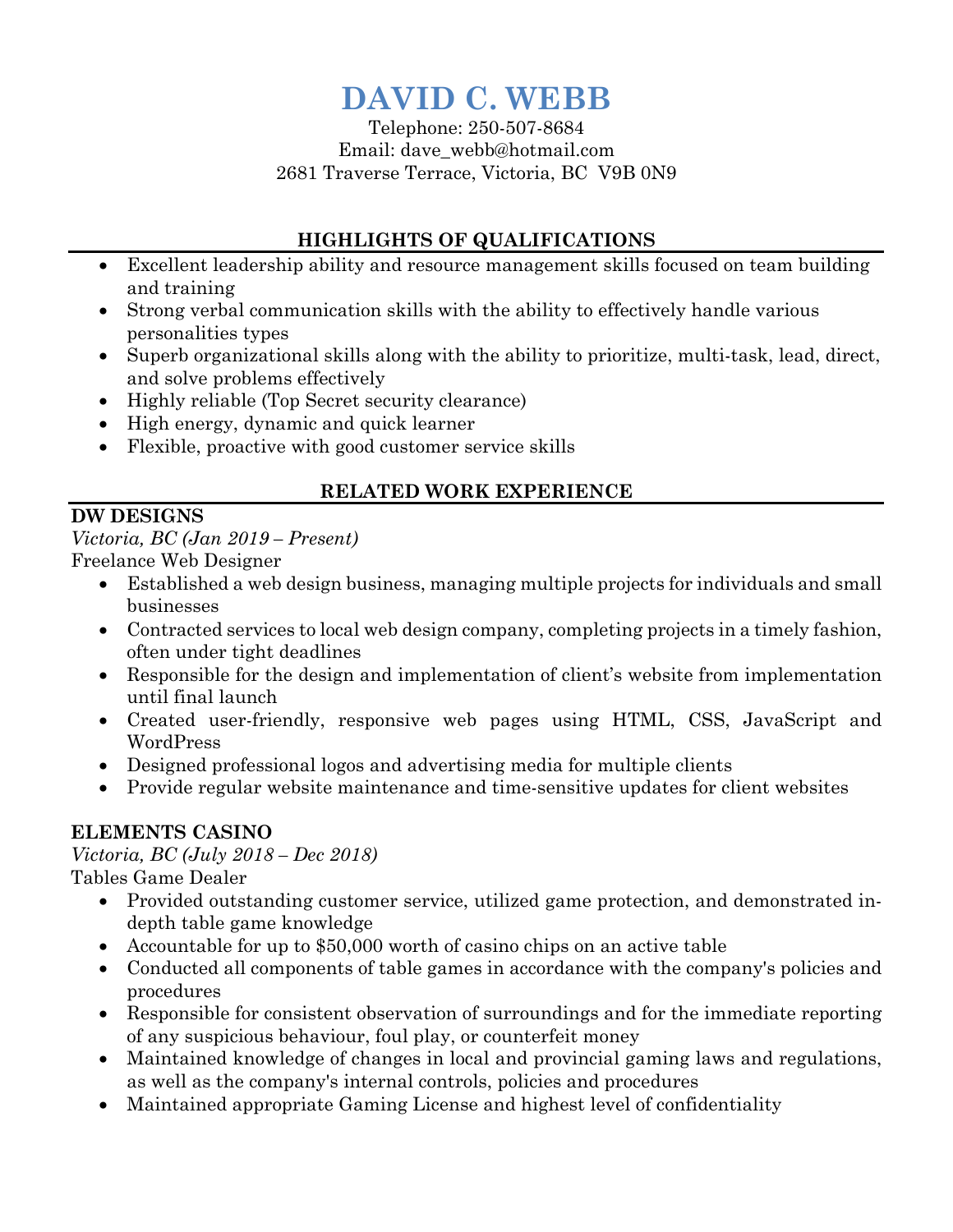## **VANCOUVER SHIPYARDS**

*Vancouver, BC (April 2017 – June 2018)*

Personnel Security Screening Assistant

- Prepares all security ID badges and clearance/tracking for all visitors
- As A/CSO and DO, assists in the preparation and submission of personal security clearances (via Industrial Security Program, Controlled Good Program) and assist with subcontractor program registrations
- Manages security files, databases, keys, alarm systems and passwords
- Develop and implement security procedures in-line with policies of the Contract Security Program
- Conduct monthly security briefings for all new hires
- Conducts weekly security presentations for newly hired employees under the auspices of the various security programs
- Maintains all ID badge supplies
- Draft Security Policies based on CISD and CGD Directives

# **DRIVESMART VICTORIA**

*Victoria, BC (September 2012 – April 2017)* General Manager

- Communicated through telephone and computer to exchange passenger requests
- Effectively dispatched contracted drivers minimizing customer wait times
- Assisted with training new personnel with a focus on policy and procedures
- Demonstrated excellent customer service skills promoting company's goal of customer satisfaction
- Promulgated weekly schedule based on contractor availability and equal employment opportunity
- Completed bi-weekly payroll based on accurately kept financial records providing to data to accountant for tax purposes

# **CANADIAN ARMED FORCES**

*Esquimalt, BC (January 1998 – November 2016)* 

- Naval Combat Information Operator/Ship borne Air Controller
	- Supervisor/administrator for section up to 30 personnel
	- Trained/mentored junior operators with the vision of Canadian Armed Forces in mind
	- Managed/developed standard operating procedures to enhance unit goals
	- Administratively responsible for unit order and discipline, ensuring personnel comply with rules and regulations
	- Lead classroom instruction for all levels of training within trade/occupation
	- Prepared/briefed high quality operational briefings for various level of command
	- Drafted operational correspondence and liaised with other government agencies, contributing to unit success